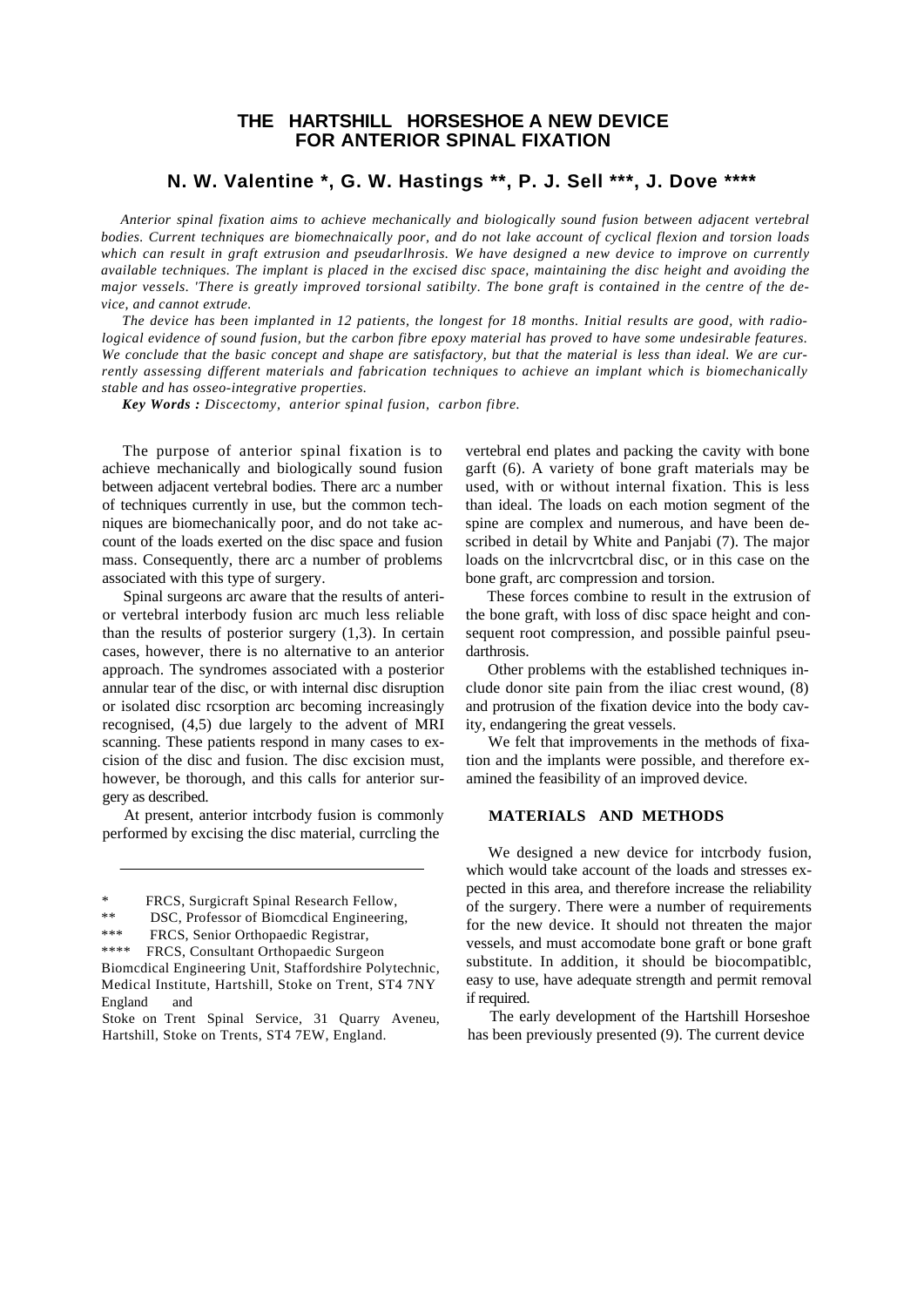is made from laminated carbon-fibre reinforced epoxy resin. Previous studies and papers have shown this material to be biocompatible, and mechanically suitable a fixation device, particularly as **a** bone plate. It has been used for some time as a plate for internal fixation of long-bone fractures (10).

We carried out a thorough biomechanical evaluation of the horseshoe. Initial stiffness and cyclical loading in flexion, compression and torsion under various conditions was measured.

The central core of the horseshoe is filled with autogenous bone graft, or a bone graft substitute -at present we use Surgibonc (Unilab Inc.)- or a combination of the two. The device is then placed in the excised disc space, and fixed firmly into position using standard AO canccllous bone screws. The device is completely within the confines of the vertebral column, as arc the screws, and thus avoids the major vessels. The bone graft is contained within the centre of the implant, and cannot extrude. The horseshoe is complctly radiolucent, and allows X-ray assessment of graft incorporation and union.

We have now been implanting the Hartshill Horseshoe for over one year, and have implanted it into 12 patients. The prcopcralive diagnoses were internal disc disruption in three, disc degeneration or resorption in five and posterior annular tears in four. Their ages ranged from 26 to 52, with a mean of 41. There were seven female and five male patients. Average hospital stay was 12 days.

## **RESULTS**

#### **Biomechanical testing**

Initial stiffness in flexion, compression and lateral bending is adequate and similar for all the techniques which were compared. Torsional stiffness, which is probably the most important factor in preventing the extrusion of the graft, is much improved with the horseshoe.

Table

Initial stiffness coefficients of anterior spinal fixation devices

| Device           | Compression<br>kN/m | Flexion<br>N/m | Rotation<br>Nm/radian |
|------------------|---------------------|----------------|-----------------------|
| Intact           | 200                 | 100            | 4.9                   |
| Bone Graft       | 260                 | 170            | 5.4                   |
| Graft * AO plate | 440                 | 180            | 8.2                   |
| Horseshoe        | 370                 | 170            | 10.4                  |

#### **Patient Results**

Our results arc encouraging. We have had no mechanical failures of fixation, and there is radiographic evidence of union in all cases. This has appeared as early as three months post-opcrativcly. The implant is radiolucent, which allows accurate visualisation of graft consolidation. All patients have improved clinically compared with their prc-opcrative status. We have had one man who returned to heavy employment four months after surgery. Prior to surgery, he had been unable to work for over two years.

We have had two complications. In one case there was troublesome bleeding from an abcrrent ilio-lumbar vein, but which was controlled, and the operation proceeded with. One man had transient disturbance of sexual function, which has now completely resolved.

### **DISCUSSION**

Anterior spinal surgery is specialised, complex surgery, with a frequently unpredictable result (1-3,11). The large number of materials, methods and implants available or proposed simply indicates that the ideal method has not yet been found. We feel that the mechanical shape of the horseshoe is suitable for it's purpose, and satisfies most of the ideal characteristics of an anterior spinal device. We have had no particular difficulties in implantation, and the two complications we have experienced arc attributable to the operative approach for anterior spinal surgery, and do not reflect on the device. We have found no evidence of any problems with the device itself. There are no signs of either the horseshoe or the screws shifting in position. We therefore feel that the basic design has proven itself so far, but the current carbon-fibrc-cpoxy composite material has proved to have some undesirable features, mainly **a** tendency to dclaminate after prolonged mechanical testing.

Our patients have generally been satisfactory, and complications have been few and minor. None of our patients have required prolonged immobilisation or external support post-opcrativcly. The main benefits of the implant arc secure fixation and reliable graft incorporation, reducing the morbidity and expense

traditionally associated with anterior spinal surgery. We conclude that the basic concept and shape of the device are satisfactory, but that the material is less than ideal. We are now assessing different materials and fabrication techniques to achieve an implant which is biomcchanically stable and has oscointcgralive